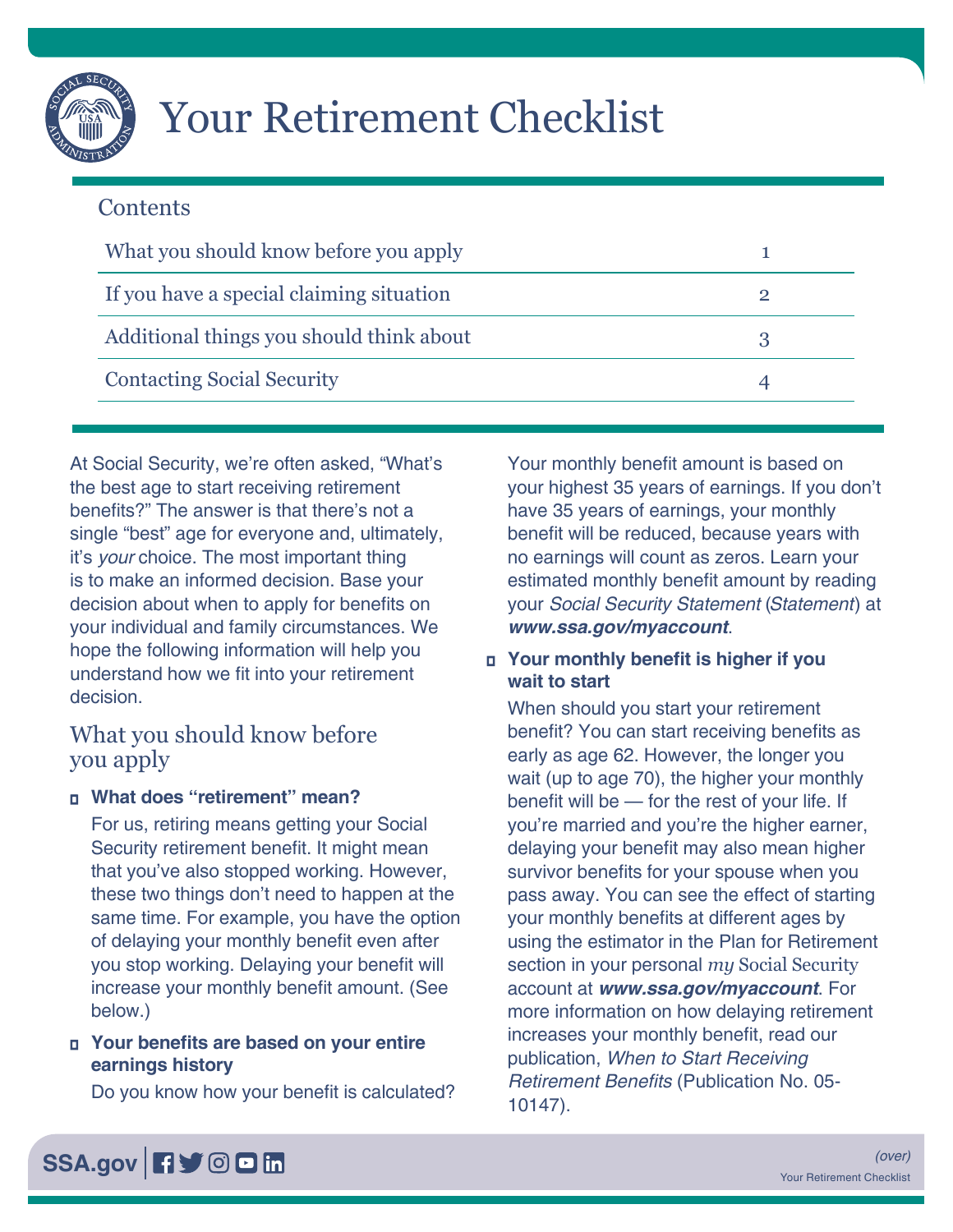## <span id="page-1-0"></span>**□ Your full retirement age may be higher than you think**

Your "full retirement age" is determined by the year you were born. The retirement age used to be 65 for everyone, but is gradually increasing to 67. As the full retirement age goes up, benefits claimed at earlier ages go down. Find out your full retirement age at **[https://www.ssa.gov/benefits/retirement/](https://www.ssa.gov/benefits/retirement/planner/ageincrease.html) [planner/ageincrease.html](https://www.ssa.gov/benefits/retirement/planner/ageincrease.html)**.

#### **<u><b>□** Your benefits may be temporarily reduced</u> **if you work while receiving benefits**

Working after you start receiving retirement benefits may affect your monthly benefit amount, depending on your age and how much you earn. If you are younger than your full retirement age, and your earnings exceed certain dollar amounts, some of your monthly benefit may be withheld. We will increase your monthly benefit after you reach full retirement age to account for the months of withheld benefits. When you reach your full retirement age, you can work and earn as much as you want and your benefit will not be affected. Find more information at **[www.ssa.gov/benefits/retirement/planner/](https://www.ssa.gov/benefits/retirement/planner/whileworking.html) [whileworking.html](https://www.ssa.gov/benefits/retirement/planner/whileworking.html)**.

Working can also increase your monthly benefit amount because benefits are based on your highest 35 years of earnings. If your current or future earnings are higher than one of the years we used to compute your retirement benefit, your benefit amount may increase slightly.

#### **□ Your benefits may be taxed**

Some people have to pay federal income taxes on part of their Social Security benefits. This usually happens only if you have other substantial income (e.g. wages, interest, or dividends) in addition to your benefits. Learn more at **[www.ssa.gov/benefits/retirement/](https://www.ssa.gov/benefits/retirement/planner/taxes.html) [planner/taxes.html](https://www.ssa.gov/benefits/retirement/planner/taxes.html)**.

# If you have a special claiming situation

#### **□ You may be eligible for spousal benefits**

You may be eligible for benefits based on the earnings record of your spouse or ex-spouse (if you were married for 10 years or longer). Generally, you can receive up to half of your spouse's or ex-spouse's full retirement age monthly benefit amount, as a widow(er) or surviving divorced spouse, you can receive more than that. However, if you are eligible for both your own benefits and spousal benefits, you will only receive the higher of the two benefit amounts.

#### □ Your family members may be eligible for **benefits**

Your spouse, child, or ex-spouse (if you were married for 10 years or longer) may receive a monthly payment of up to one-half of your full retirement age monthly benefit amount. Your survivors can receive more than that. Learn more about benefits for your family at **[www.ssa.gov/benefits/retirement/planner/](https://www.ssa.gov/benefits/retirement/planner/applying7.html) [applying7.html](https://www.ssa.gov/benefits/retirement/planner/applying7.html)**, and survivors benefits at **[www.ssa.gov/benefits/survivors/](https://www.ssa.gov/benefits/survivors/)**.

#### $\Box$  You have additional benefit choices if you **are widowed and retired**

If you are eligible for both your own retirement benefit and a survivor benefit based on a deceased spouse's or deceased exspouse's record, you have additional options to consider. You may want to apply for one benefit and delay applying for the other benefit to let it grow. When you apply for benefits, ask the representative if you can receive one benefit and delay the other to increase its value.

## **<u><b>□** You can receive benefits if you are a</u> **citizen or lawfully present noncitizen**

If are legally present in the country and you and your employers have contributed to Social Security during your working years,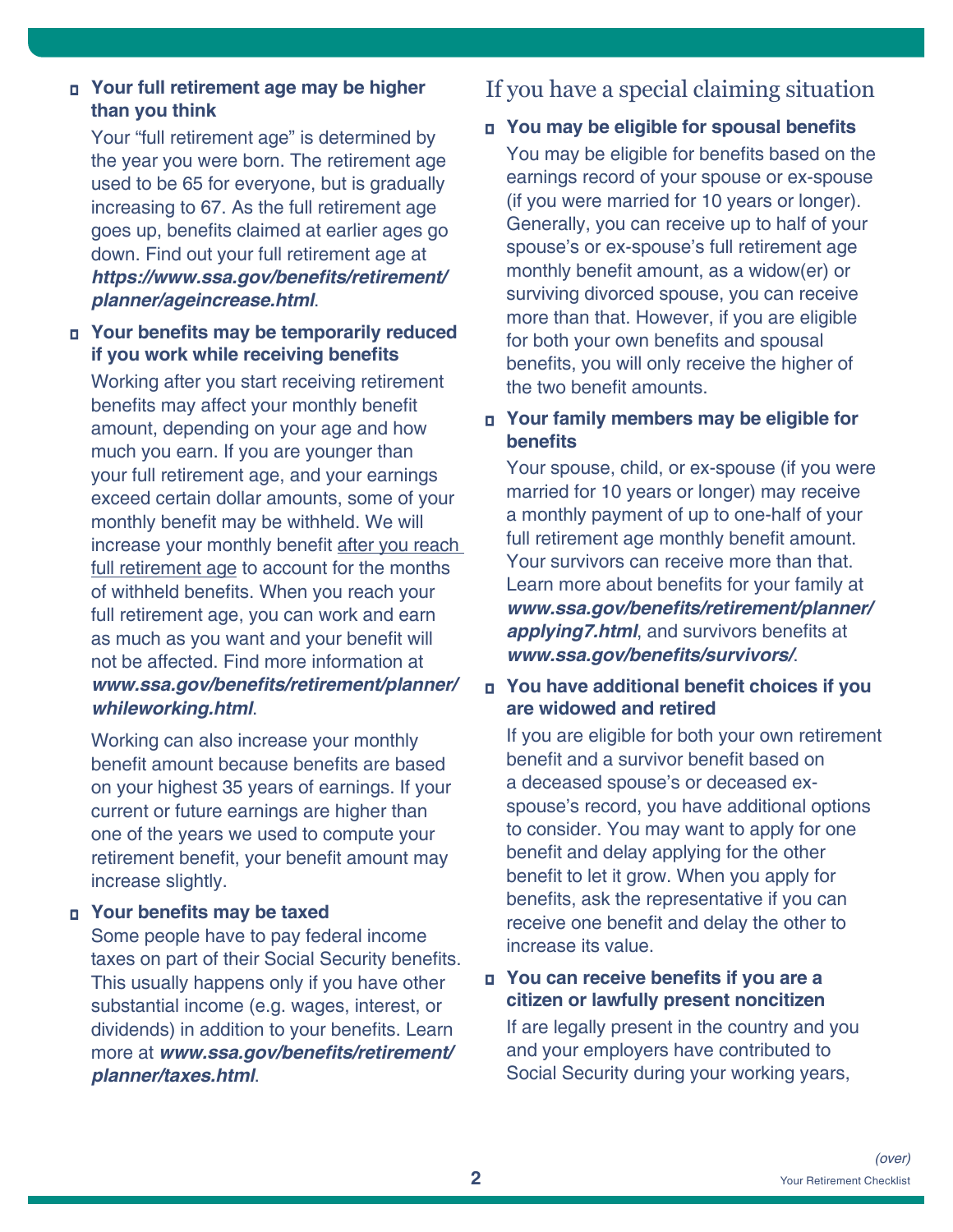<span id="page-2-0"></span>you may be eligible for benefits. Visit *[www.](https://www.ssa.gov/benefits/retirement/planner/applying5.html)* **[ssa.gov/benefits/retirement/planner/](https://www.ssa.gov/benefits/retirement/planner/applying5.html) [applying5.html](https://www.ssa.gov/benefits/retirement/planner/applying5.html)** for more information.

**<u><b>□** Your benefit may be reduced if you worked</u> **in jobs not covered by Social Security** 

If you worked in a job where you didn't pay Social Security taxes, and you are now receiving a retirement or disability pension based on those earnings, your Social Security benefit may be affected. Learn more at *[www.](https://www.ssa.gov/benefits/retirement/planner/gpo-wep.html)* **[ssa.gov/benefits/retirement/planner/gpo](https://www.ssa.gov/benefits/retirement/planner/gpo-wep.html)***[wep.html](https://www.ssa.gov/benefits/retirement/planner/gpo-wep.html).*

# Additional things you should think about

#### ■ **Your longevity and health**

Retirement may be longer than you think. As you consider when to begin receiving retirement benefits, take into account how long you might live. Today, more than one in three 65-year-olds will live to age 90. You can use our [Life Expectancy Calculator](https://www.ssa.gov/OACT/population/longevity.html) to see the average life expectancy for someone your age — but keep in mind that many people live longer than "average." Social Security benefits last as long as you live, providing valuable protection against outliving savings and other sources of retirement income. Delaying your benefit to let it grow is one way to increase your monthly Social Security protection.

#### **□ Retroactive benefits**

If you are past your full retirement age when you apply for benefits, you can choose to receive up to six months of retroactive monthly benefits. However, using this option changes the start of your benefit to an earlier date. Remember that by choosing to start your benefit earlier, your monthly benefit amount will be lower for the rest of your life. Your spouse's survivor benefits may also be lower.

#### **□ Signing up for Medicare**

Consider whether you need to apply for Medicare at age 65, even if you aren't applying for monthly retirement benefits. If you have already started receiving your retirement benefits, you will be automatically enrolled in Medicare when you turn 65. Medicare Part A (Hospital Insurance) is free for most people, and Medicare Part B (Medical Insurance) requires a monthly premium. Generally, if you have not already started receiving retirement benefits, you will want to sign up for Medicare three months before turning age 65. This is unless you have group health coverage through a current employer.

*NOTE: If you don't have group health coverage through a current employer and*  you don't sign up for Medicare Part B when first eligible, then you may have to pay a late enrollment penalty for as long as you have Part B. Also, you may have to wait to enroll, which will delay this coverage.

If you have a Health Savings Account (HSA) when you sign up for Medicare, you can't contribute to your HSA once your Medicare coverage begins. Premium-free Part A coverage may begin up to six months before the date you apply for Medicare or Social Security or Railroad Retirement Board (RRB) benefits. Coverage can begin no earlier than the first month you were eligible for Medicare. If you contribute to your HSA after your Medicare coverage starts, you may have to pay a tax penalty. If you're thinking about signing up for Medicare and would like to continue contributing to your HSA, talk with your personnel office or insurance company to find out how signing up may affect you.

Learn more at **[www.ssa.gov/medicare](https://www.ssa.gov/medicare)** or **[www.medicare.gov](https://www.medicare.gov)**.